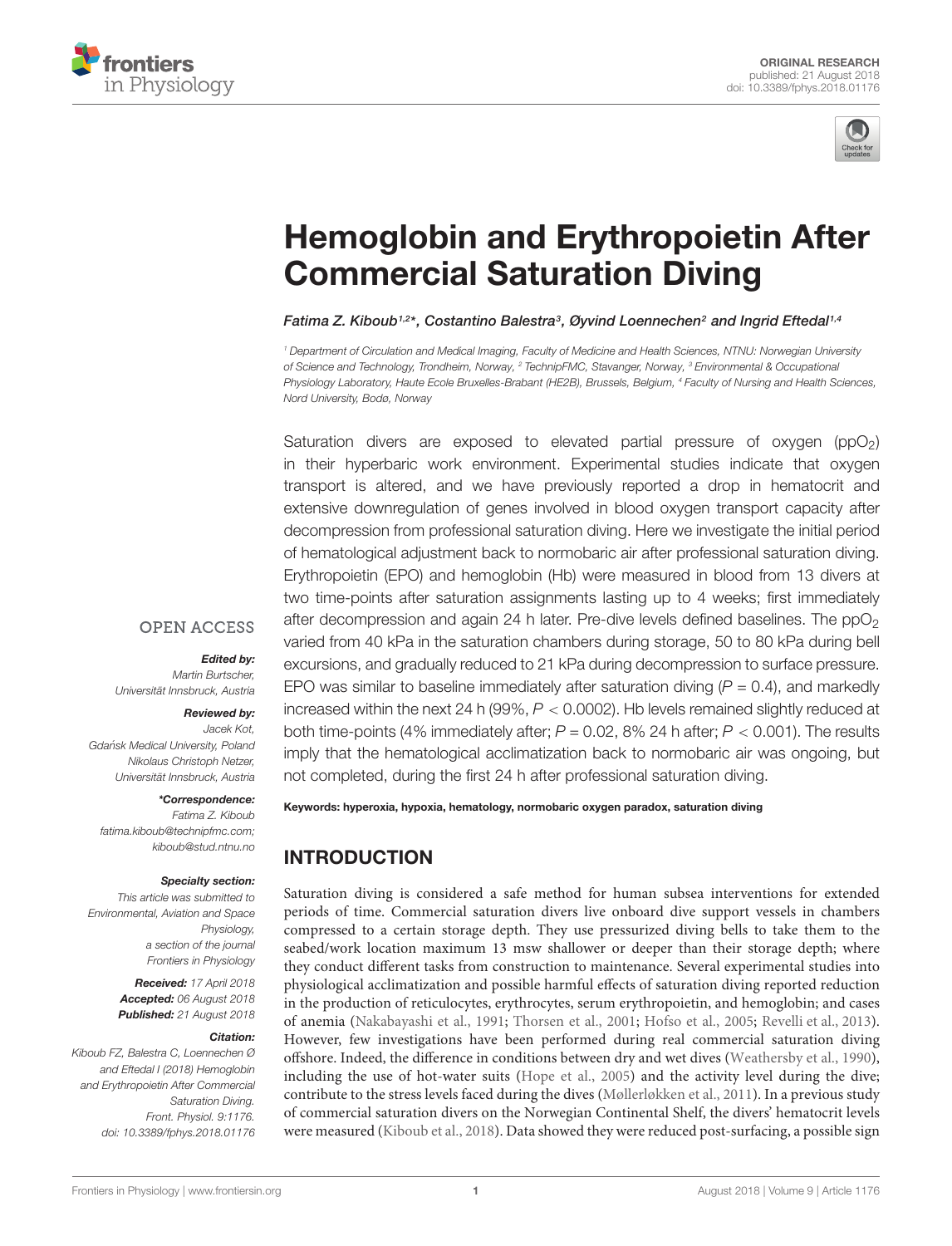of physiological acclimatization to an elevated partial pressure of oxygen ( $ppO<sub>2</sub>$ ) during saturation. Therefore, we decided to investigate the changes in hemoglobin (Hb) and erythropoietin (EPO) during the initial 24 h after decompression from a long commercial saturation dive, to see the divers' readjustment when they move from a hyperoxic hyperbaric helium-oxygen (heliox) atmosphere to normobaric air. We hypothesized that the levels of Hb and EPO should be decreased immediately post-surfacing and start to increase during the first 24-h post-saturation with some delay for Hb increase after EPO increase.

## MATERIALS AND METHODS

#### Research Ethics

This study was organized from Norway, and performed on occupational saturation divers during work assignments in the United Kingdom, with TechnipFMC as a Diving Contractor. The study protocol was approved by the local Regional Committee for Medical and Health Research Ethics (REK), approval reference number 2015/351; and by TechnipFMC's Diving and Health services in Norway and United Kingdom divisions. The data and sample collections were conducted according to the Declaration of Helsinki principles for ethical human experimentation. All participants gave informed, written consent before inclusion into the study, and held valid health certificates for working as saturation divers on the United Kingdom Continental Shelf. The study group consisted of males who were cleared for diving by the Diving Contractor's hyperbaric nurse after the mandatory predive medical examination. All were non-smokers, and without infections at the time of their pre-dive examination.

## Dive Procedure

The diving operations took place during September to November 2016 off the northeastern coast of Scotland, and were conducted according to the Diving Contractor's procedures. The divers' storage depths varied between 80 and 90 meters of seawater (msw), depending on the work location. A saturation period included compression, bottom time with bell runs, and decompression. During compression, the chamber was pressurized at 1 msw/min with 20 min stop at 10 msw for chamber leak checks before proceeding to the storage depth at which the divers were held. At storage depth, the divers had a 1 h stabilization period before bell runs commenced. Throughout the period at storage depth, the living chamber's heliox atmosphere kept a ppO<sub>2</sub> of 40 kPa. Each bell run lasts for up to 8 h with <6 h in-water per bell run. During bell diving, the ppO<sup>2</sup> was maintained between 50 and 80 kPa. Between the third and fourth hour of in-water dive time, the divers had to return to the diving bell for a 20-min restitution break for rehydration. The work tasks conducted on the seabed included, but were not limited to, pipelines tie-ins, handling of rigging and equipment and installation of flexible jumpers and umbilical. During decompression, a  $ppO<sub>2</sub>$  of 50 kPa was kept up to 12.7 msw; then the  $ppO<sub>2</sub>$  was gradually decreased while the oxygen content in the heliox was kept between 21 and 23% until surfacing. The ascent rate was 1.5 msw/h until arriving to 15 msw; from thence

to surface, the ascent rate was 0.6 msw/h. The decompression was stopped for 5 h after every 19 h of ascent, for the divers to stabilize.

Four divers stayed in saturation for 25 days (d) and 15 h,  $n = 5$ stayed 27 days and 6 h and  $n = 4$  stayed 27 days and 21 h. The total duration of saturation depended on the operations; with a maximum of 28 days as per the Diving Contractor's requirements. After surfacing, the divers stayed on the vessel for at least 12 h for "bends watch." They were instructed to rest and avoid physical exertion during the first 24 h.

### Blood Sampling

Blood samples were collected by standard antecubital venipuncture; in VACUETTE® Z Serum Sep Clot Activator 5 ml gel tubes (Greiner Bio-One, Radnor, PA, United States), prior to saturation during the pre-dive medical examinations; at the end of decompression during the post-dive medical examinations, always within 2 h before or after saturation diving. The final sample was collected 24 h after the end of the decompression. Sampling was conducted between 08:00 and 24:00 h, depending on the time of day when the divers emerged from the chamber.

Hb was measured immediately after blood collection. A capillary pipette was used to transfer a 10 µl drop of blood from the tube and deposit it into the well of a disposable test strip attached to a portable Mission Plus Hb apparatus (ACON Laboratories, San Diego, CA, United States). The same apparatus was used for all measurements. Control strips were used regularly to check analytic performance. The manufacturer indicated that the apparatus's accuracy was  $\pm$ 0.4 g/dl for Hb. All Hb values were within the reported normal range for healthy males (14–18 g/dl) [\(Billett,](#page-4-8) [1990\)](#page-4-8). The within-subject variation coefficient for Hb was 0.44 g/dl [\(Lacher et al.,](#page-4-9) [2012\)](#page-4-9).

Within 30 min of sampling, the blood tubes were centrifuged in an EBA 270 centrifuge (Hettich GmbH & Co.KG, Tuttlingen, Germany) at 4,000 RPM (1,800 G) for 10 min at room temperature to separate the serum. The serum was stored frozen at −20◦C onboard the vessel before being transported in cooling cubes (VeriCor Medical Systems, Holmen, WI, United States) at 4◦C to NTNU, where it was kept frozen at −80◦C until analysis. Transportation from the vessel to the analytic facility took 12–18 h.

EPO measurements were made as a single-batch run on a Siemens DPC IMMULITE 2000 Immunoassay System (Siemens Healthcare GmbH, Germany) in the IEC 17025-accredited laboratory at the St Olav's University Hospital, Department of Clinical Chemistry, Trondheim, Norway. The laboratory reported analytical variation of 8.6%. With one exception, (EPO 37.7 IU/l), all EPO values were within the normal range, 4.3–29.0 IU/l, reported by the laboratory.

#### Statistical Analysis

Prior to the analyses, the data were assessed for normality using the Shapiro-Wilk test. Hb data was normally distributed, whereas the EPO data became so after log transformation. Grubbs' test was used to examine the data for outliers: none where identified. Percentages changes relative to pre-saturation diving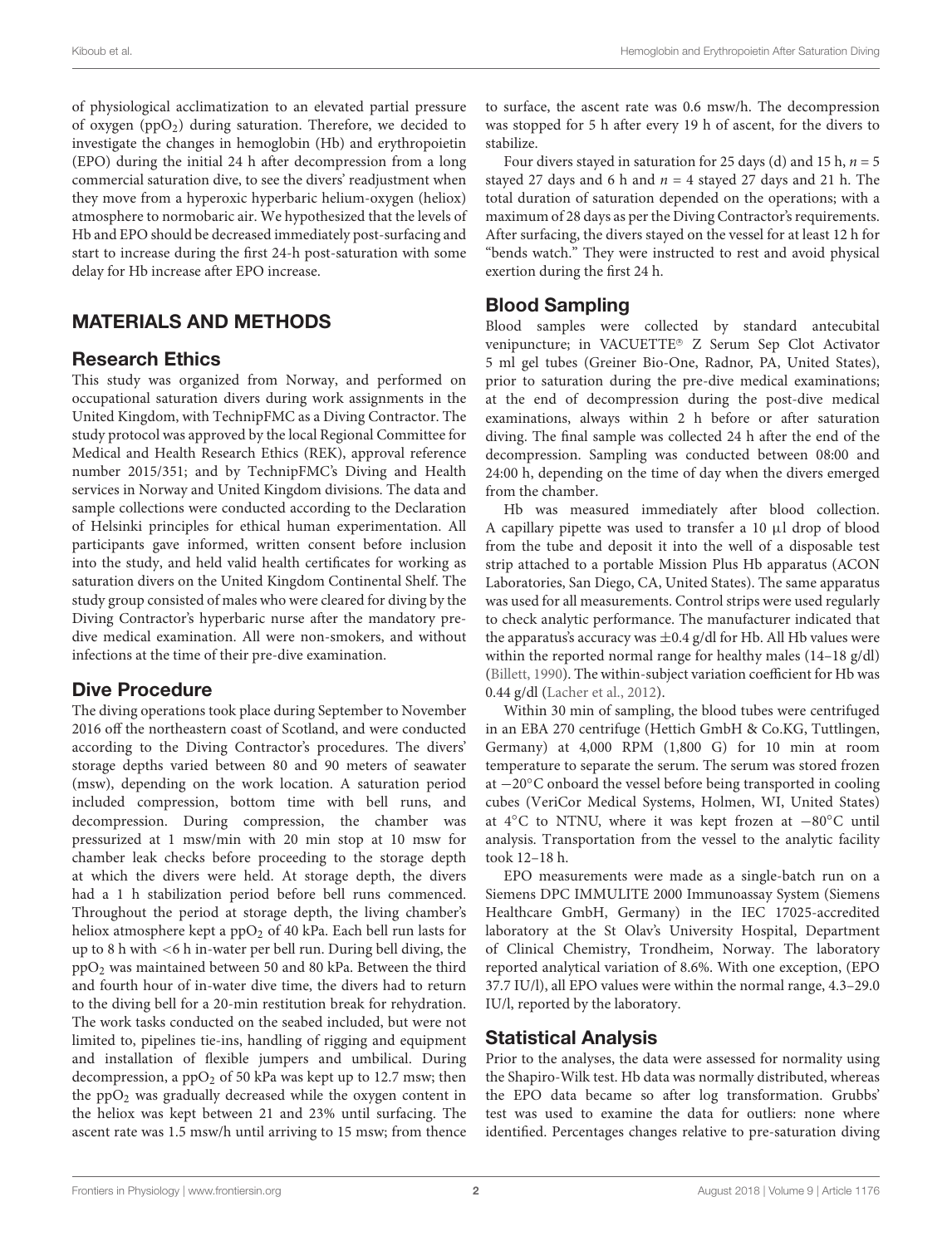values were calculated for each parameter at 0 and 24 h postsaturation diving. A repeated measures ANOVA with a Dunnet's post hoc test was performed. Paired t-tests were conducted for group-wise comparison of data 0 h post-dive to 24 h postdive. All statistical tests were done using a standard computer package, GraphPad Prism version 7.00 (GraphPad Software, San Diego, CA, United States). P-values < 0.05 were considered significant.

## RESULTS

The dives were completed in accordance with the Diving Contractor's saturation diving procedures, without adverse events. Out of 20 divers originally enrolled in the study, seven were excluded as they left the vessel shortly after surfacing, before the 24 h post-dive blood samples could be obtained. One diver had a bacterial infection on his face during decompression; he was given antibiotics but not excluded from the study. See **[Table 1](#page-2-0)** for a summary of the study participants' demographics, diving history, body-mass index (BMI) and resting heart rate pre- and post-saturation diving.

Hb and EPO data are shown in **[Figure 1](#page-2-1)**. Pre-saturation diving values were used as a baseline for each diver to avoid the intrasubject variance. Hb fell during the dive, and continued to do so during the initial 24 h after saturation diving. Immediately after decompression, Hb was reduced by 4% relative to the pre-dive values ( $P = 0.01$ ); and 24 h post-dive the Hb was reduced by 8%  $(P < 0.0001)$ .

EPO was unchanged immediately after decompression relative to the pre-dive values ( $P = 0.4$ ). However, during the 24 h postdive, there was a marked increase in which EPO levels almost doubled (99%,  $P = 0.0002$ ). Between 0 and 24 h post-saturation dive, there was a decrease in Hb levels ( $P = 0.02$ ) and an increase in EPO ( $P < 0.001$ ).

#### **DISCUSSION**

In this study, Hb levels were reduced after decompression from commercial saturation diving, and remained below their pre-dive levels 24 h later. The observed reduction of Hb immediately after decompression is in agreement with findings in a recent report [\(Deb et al.,](#page-4-10) [2017\)](#page-4-10). Whereas they found Hb no longer to be significantly reduced 24 h later, this present study observed a further decline. However, the number of subjects in both studies was limited, and our results are not necessarily conflicting. In a previous study of saturation divers, bilirubin levels were unchanged postdive; indicating that the erythrocytes were not hemolyzed

<span id="page-2-0"></span>

| <b>TABLE 1</b>   Description of study group. |                         |                                   |                                        |                         |                                            |                         |                                            |
|----------------------------------------------|-------------------------|-----------------------------------|----------------------------------------|-------------------------|--------------------------------------------|-------------------------|--------------------------------------------|
|                                              | Age<br>(years)          | <b>Total</b><br>diving<br>(years) | <b>Saturation</b><br>diving<br>(years) | Pre-dive                |                                            | Post-dive               |                                            |
|                                              |                         |                                   |                                        | <b>BMI</b><br>(kg/m)    | <b>Heart rate</b><br>at rest<br>(beat/min) | <b>BMI</b><br>(kg/m)    | <b>Heart rate</b><br>at rest<br>(beat/min) |
| Mean<br>(range)                              | 45.8<br>$(34.0 - 59.0)$ | 21.4<br>$(6.0 - 35.0)$            | 15.8<br>$(3.0 - 34.0)$                 | 26.6<br>$(23.3 - 31.1)$ | 67.3<br>$(54.0 - 91.0)$                    | 26.4<br>$(22.2 - 31.4)$ | 75.4<br>$(58.0 - 96.0)$                    |

 $n = 13$ , mean (range) pre- and post-dive.

<span id="page-2-1"></span>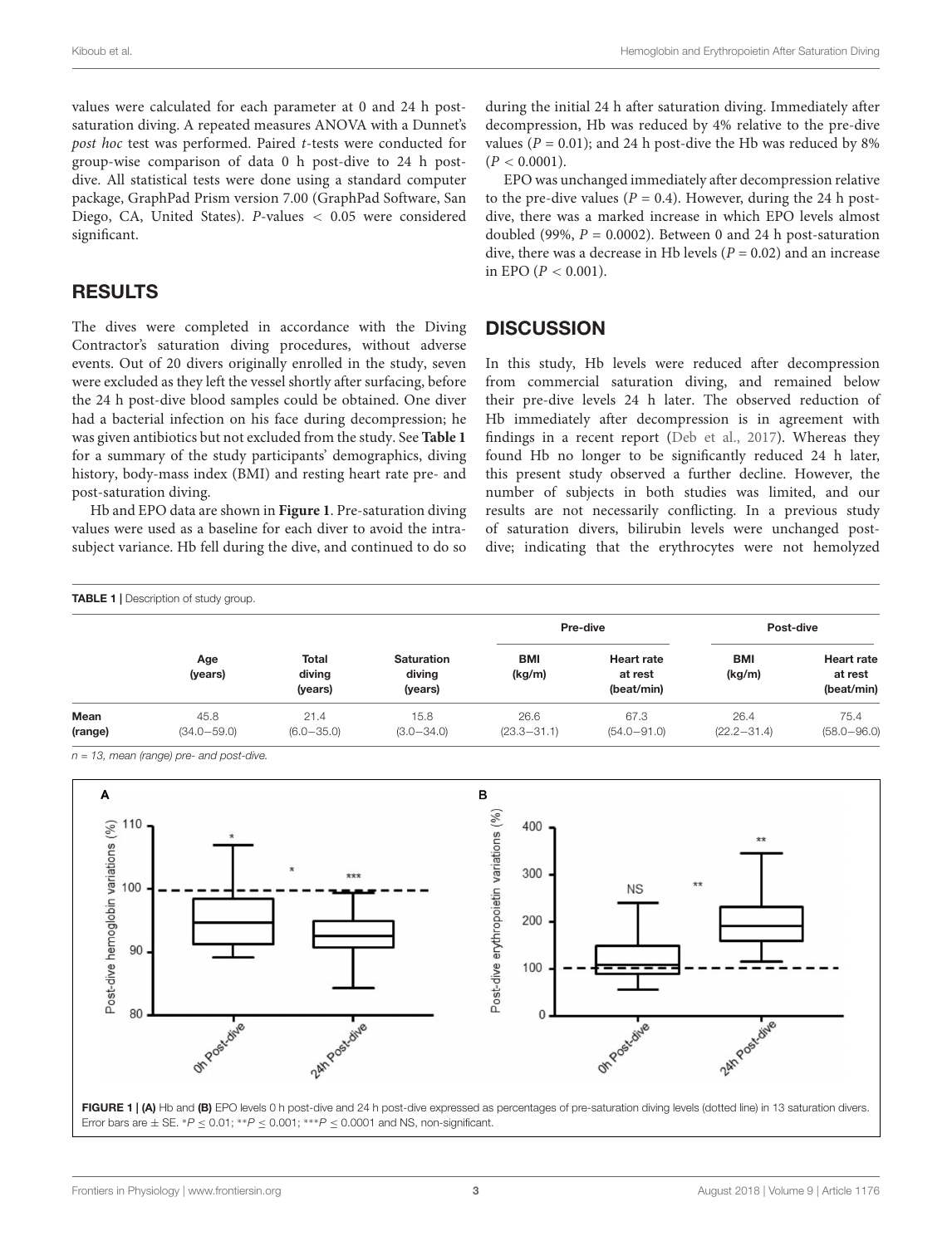but rather their production was reduced, in line with the reduction of Hb production [\(Hofso et al.,](#page-4-2) [2005\)](#page-4-2). It is a challenge to maintain the divers' hydration levels during bell excursions in commercial saturation diving. In this study, measurements of hematological status were done after completion of the saturation diving assignment, and not after the bell runs. After the last bell run, it took more than 5 days to complete the decompression, during which time the divers were encouraged to keep their hydration levels high in order to facilitate efficient gas exchange as dehydration is known to interfere with plasmatic surface tension and increased bubble production during decompression [\(Gempp](#page-4-11) [et al.,](#page-4-11) [2009\)](#page-4-11).

The EPO levels in this study were unchanged immediately post-saturation diving, but markedly increased during the next 24 h. During the long saturation period, the divers acclimatize to a  $ppO<sub>2</sub>$  of 40 kPa, which is close to twice the  $ppO<sub>2</sub>$  in normal air [\(Revelli et al.,](#page-4-3) [2013\)](#page-4-3). EPO downregulation leads to a decrease in the production of erythrocytes [\(Krantz and Jacobson,](#page-4-12) [1970\)](#page-4-12), working to reduce the toxicity caused by the increased concentration of reactive oxygen species (ROS) at high  $ppO<sub>2</sub>$ . EPO is up-regulated when a reduction is sensed in the breathing gas oxygen content; which occurs after the divers emerge from the hyperbaric chamber and readjust to life in ambient air [\(Nakabayashi et al.,](#page-4-0) [1991\)](#page-4-0). Moving from hyperbaric hyperoxia to normobaric normoxia during the first 24 h after decompression causes a relative hypoxia. During this phase, up-regulation of EPO triggers erythrocyte production. This phenomenon, known as the normobaric oxygen paradox (NOP), was first described in healthy subjects breathing normobaric oxygen [\(Balestra et al.,](#page-4-13) [2004\)](#page-4-13); and later reported in experimental deep saturation dives [\(Hofso et al.,](#page-4-2) [2005\)](#page-4-2). The primary endogenous antioxidant glutathione (GSH) scavenges ROS in hyperoxic hyperbaric environments by oxidation. When GSH is oxidized, it forms glutathione disulphide (GSSH) which takes time to return to its reduced state. The reduction process is catalyzed by the enzyme GSH reductase using NADPH, the efficiency of which depends on the glucose conversion rate. The slow rate of the latter leads to GSH depletion and accumulation of GSSH, which inhibits the activation of the transcription factor hypoxia inducible factor-1 alpha (HIF-1α) via the hypoxia-responsive element (HRE) [\(Cimino et al.,](#page-4-14) [2012\)](#page-4-14). Binding of HIF to HRE controls the expression of genes involved in oxygen homeostasis, including EPO [\(Semenza et al.,](#page-4-15) [1996;](#page-4-15) [Masson et al.,](#page-4-16) [2001\)](#page-4-16). Under stable normoxic conditions, HIF-1α is inactivated by binding to Von Hippel Lindau (VHL) protein; this complex is constantly bound to ubiquitin ligase [\(Maxwell et al.,](#page-4-17) [1999\)](#page-4-17). But when returning to normobaric normoxia or in the case of our divers to a relative hypoxia; the GSH ratio increases. The extra GSH will neutralize ROS and inhibit the binding of HIF-1α to VHL; which leads to the activation of HIF-1-mediated gene transcription. This triggers the production of EPO; thus, increasing the hemoglobin and erythrocytes production [\(Huang et al.,](#page-4-18) [1997;](#page-4-18) [De Bels et al.,](#page-4-19) [2012\)](#page-4-19).

In a previous experiment [\(Revelli et al.,](#page-4-3) [2013\)](#page-4-3), six divers were kept in a habitat at 9 msw; breathing air at 40.5 kPa

ppO<sub>2</sub> for 14 days. Before the experiment, EPO was  $11.6 \pm 3.1$ IU/l. This decreased by the 14th day of saturation to  $4.2 \pm 1.6$ IU/l, and at the end of the experiment, EPO was  $4.5 \pm 1.7$ IU/l. At this point, one of the divers displayed mild signs of anemia. The authors discussed that the prolonged hyperoxia might have caused a clinically relevant anemia if the exposure was prolonged. In the present study's setup, despite the higher  $ppO<sub>2</sub>$  and longer exposure times, the results show a different trend. EPO levels trended toward a decrease at the end of the decompression before increasing, but still – with one exception – they remained within the normal range. To our knowledge, a transient increase in EPO is not associated with disease risk in healthy individuals. Also, even though total duration of the diver's stays in saturation differed, this did not affect the outcome.

## Limitations

Hematological variables may be subject to circadian and other temporal variations. Studies of circadian variation in EPO have come to different conclusions [\(Pasqualetti and Casale,](#page-4-20) [1996;](#page-4-20) [Roberts and Smith,](#page-4-21) [1996;](#page-4-21) [Balestra et al.,](#page-4-13) [2004;](#page-4-13) [Gunga et al.,](#page-4-22) [2007\)](#page-4-22) and it was not determined whether circadian rhythms had an impact in the present study. Due to operational restraints, it was not possible to measure the hydration state of the divers throughout the saturation period, nor to control the timing of blood sampling as this depended on the divers' availability on-board. Therefore, variations associated with circadian rhythms or dehydration could not be ruled out.

# **CONCLUSION**

Blood Hb was reduced immediately after decompression from commercial saturation diving, compatible with acclimatization to the hyperbaric hyperoxia the divers experienced during saturation. A marked increase of EPO levels 24 h after decompression suggested reacclimatization back to breathing normobaric air, advocating for a physiologically compensated effect of the dive procedure.

# AUTHOR CONTRIBUTIONS

FK, IE, and CB designed the study. ØL obtained the necessary consents. FK managed the blood and data sampling. CB conducted the statistical analysis. FK initiated the manuscript and all the co-authors contributed to the analysis, writing and approval of the final manuscript.

# FUNDING

This research was funded by the Norwegian Research Council (projects no. 2205469 and 280425) and TechnipFMC (former Technip Norway AS).